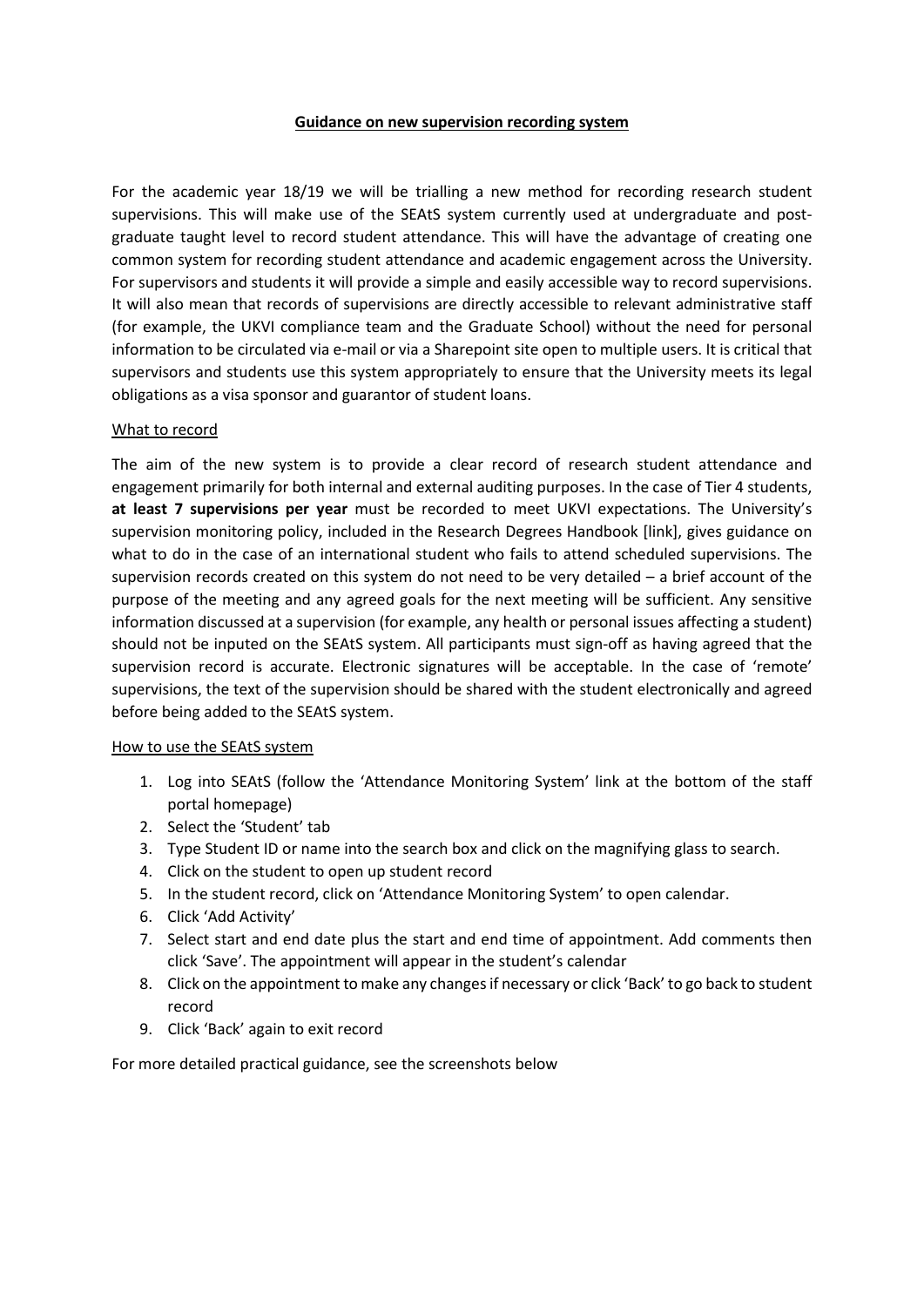|                                                            |          |                                                        | 'Student<br>tab' | <b>Select the</b> |                |                              |   |
|------------------------------------------------------------|----------|--------------------------------------------------------|------------------|-------------------|----------------|------------------------------|---|
| $\mathbf{B}$<br><b> ACalendar</b><br><b>SEAtS</b> Software |          | <b>B</b> Dashboard <b>B</b> Lectures <b>F</b> Students | <b>B</b> kepore  | $\frac{1}{2}$     |                | Charlotte.Gammer@roehamp v & |   |
|                                                            | Colleges | Campus                                                 |                  | School            | Courses        | Module                       |   |
| International<br>Non International                         | All All  | All<br>w                                               | $\tau$           | $\mathsf{All}$    | $\mathsf{All}$ | All                          |   |
| Monitored                                                  |          |                                                        |                  |                   |                |                              |   |
| All<br>0<br>Yes                                            |          |                                                        |                  |                   |                | Search                       | Q |



| $\mathbf{D}$<br><b>SEAtS Software</b> |                 | ■ Calendar   <b>@</b> Dashboard   <b>@</b> Lectures   <b>@</b> Students |                   | Reports                                | <b>C</b> Cases   $\triangle$ |                        |               |                            | Charlotte.Gammer@roehamp $\rightarrow$ & |
|---------------------------------------|-----------------|-------------------------------------------------------------------------|-------------------|----------------------------------------|------------------------------|------------------------|---------------|----------------------------|------------------------------------------|
|                                       | <b>Colleges</b> |                                                                         | Campus            |                                        | School                       |                        | Courses       | Module                     |                                          |
| Non International<br>nternational     | All All         |                                                                         | All<br>v.         | $\mathbf{v}$ .                         | All                          |                        | All           | All                        |                                          |
| <b>Ionitored</b><br>  0<br>All<br>Yes |                 |                                                                         |                   |                                        |                              |                        |               | TSE15391180                | $\alpha$                                 |
| Workflow<br>All                       | $\mathbf{v}$ .  | On Hold Not On Hold All                                                 |                   |                                        |                              |                        | Send Email    | <b>+</b> Add Absence       | <b>+</b> Add Activity                    |
|                                       |                 |                                                                         |                   |                                        |                              |                        |               |                            | 关<br>d                                   |
|                                       |                 |                                                                         |                   |                                        |                              |                        |               |                            | <b><math>↑</math></b> Students:1         |
| п                                     | <b>Name</b>     | <b>Surname</b>                                                          | <b>Student ID</b> | <b>Nationality</b>                     | <b>Type</b>                  | <b>Course</b>          | <b>Stages</b> | <b>Last Physical Swipe</b> | <b>Monitored</b>                         |
| $\Box$<br>Ξ                           | Samson Maekele  | <b>Tsegay</b>                                                           | TSE15391180       | Eritrea                                | <b>Full Time</b>             | <b>MPhil Education</b> | $\bullet$     | Not Applicable             | Monitored                                |
|                                       |                 |                                                                         |                   | SEAtS Software - version 2018.8.2.1164 |                              |                        |               |                            |                                          |

**Click on the student record**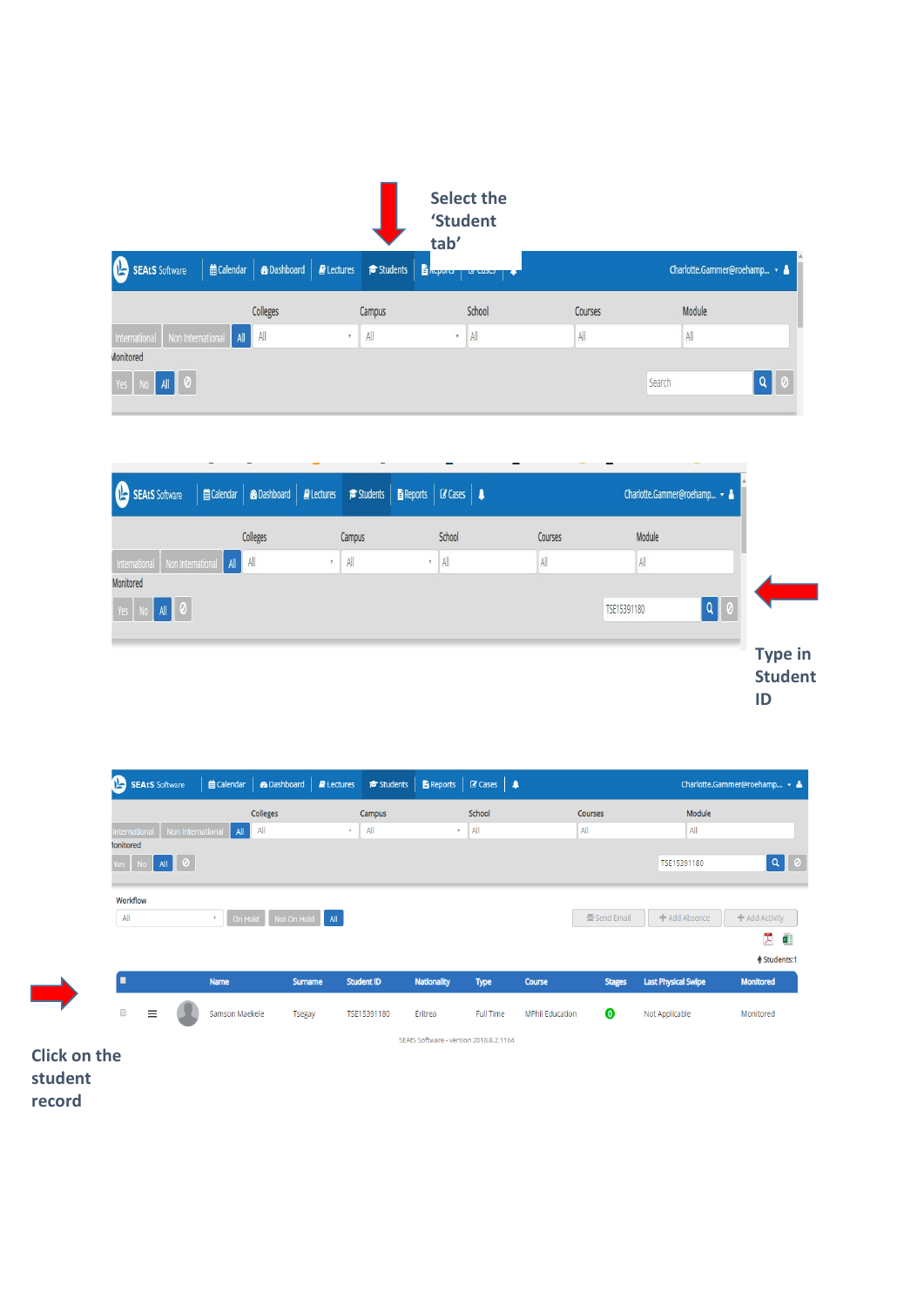

|                                   | <b>SEAtS</b> Software               | til Calendar             | <b>@Dashboard</b><br>$\blacksquare$ Lectures | $\approx$ Students  <br><b>E</b> Reports   C Cases   A |                        |             |                               | Charlotte.Gammer@roehamp ▼ ▲ |
|-----------------------------------|-------------------------------------|--------------------------|----------------------------------------------|--------------------------------------------------------|------------------------|-------------|-------------------------------|------------------------------|
| $\leftarrow$ Back                 | <b>Change Workflow Stage</b>        | Calendar                 |                                              |                                                        |                        |             |                               |                              |
|                                   |                                     |                          |                                              |                                                        |                        |             |                               |                              |
|                                   | Samson Maekele Tsegay - TSE15391180 |                          | <b>Student Profile</b>                       | Attendance<br><b>Holding Status</b>                    | Communications         | Attachments | <b>Student Status</b>         | Test 1                       |
|                                   | Name:                               | Samson Maekele Tsegay    | Name:                                        | Student No:                                            |                        |             | Gender:                       |                              |
|                                   | E-mail:                             |                          | Samson Maekele                               |                                                        | TSE15391180            |             | Male                          |                              |
|                                   |                                     | tsegays1@roehampton.ac.u | Surname:<br><b>Tsegay</b>                    | Course:                                                | <b>MPhil Education</b> |             | Date of Birth<br>■ 30/05/1980 |                              |
|                                   | $\mathbf k$                         |                          | Badge Number:                                |                                                        | Last Physical Swipe:   |             | Student Year:                 |                              |
| Course:<br><b>MPhil Education</b> |                                     |                          |                                              |                                                        |                        |             |                               |                              |
| Gender:                           |                                     |                          | Date Started:                                |                                                        |                        |             |                               |                              |
| M                                 |                                     |                          | ₩                                            |                                                        |                        |             |                               |                              |
|                                   |                                     |                          |                                              |                                                        |                        |             |                               |                              |
| 雦                                 | + Add Activity                      | + Add Absence            |                                              |                                                        |                        |             | < today > month week          | day                          |
|                                   |                                     |                          |                                              |                                                        |                        |             |                               |                              |
|                                   | 19 - 25 Aug 2018                    |                          |                                              |                                                        |                        |             |                               |                              |
|                                   | <b>SUN 19/8</b>                     | <b>MON 20/8</b>          | <b>TUE 21/8</b>                              | <b>WED 22/8</b>                                        | <b>THU 23/8</b>        | FRI 24/8    |                               | <b>SAT 25/8</b>              |
| 07                                |                                     |                          |                                              |                                                        |                        |             |                               |                              |
| 08                                |                                     |                          |                                              |                                                        |                        |             |                               |                              |
| 09                                |                                     |                          |                                              |                                                        |                        |             |                               |                              |
| 10                                |                                     |                          |                                              |                                                        |                        |             |                               |                              |
|                                   |                                     |                          |                                              |                                                        |                        |             |                               |                              |
| 11                                |                                     |                          |                                              |                                                        |                        |             |                               |                              |
| 12                                |                                     |                          |                                              |                                                        |                        |             |                               |                              |
|                                   |                                     |                          |                                              |                                                        |                        |             |                               |                              |
| 13                                |                                     |                          |                                              |                                                        |                        |             |                               |                              |
| 14                                |                                     |                          |                                              |                                                        |                        |             |                               |                              |
|                                   |                                     |                          |                                              |                                                        |                        |             |                               |                              |
| 15                                |                                     |                          |                                              |                                                        |                        |             |                               |                              |
| 16                                |                                     |                          |                                              |                                                        |                        |             |                               |                              |

# **Select Date and times of appoinment. Add comments, then click save.**

| $\blacksquare$ Lectures $\blacksquare$ | <del>■</del> Students   ■ Reports   ■ Cases                                            |
|----------------------------------------|----------------------------------------------------------------------------------------|
| <b>Activity Details</b>                |                                                                                        |
| <b>Start Date</b>                      | 曲<br>27/08/2018                                                                        |
| <b>Start Time</b>                      | $\odot$<br>10:00<br>÷                                                                  |
| <b>End Date</b>                        | m<br>27/08/2018                                                                        |
| End Time                               | $\odot$<br>11:00<br>÷                                                                  |
| Type                                   | Appointment<br>÷                                                                       |
| E-mail                                 |                                                                                        |
| Comment                                | Face-to-face meeting.<br>Discussed Chapter 2 and 3.<br>Next meeting 25th<br>September. |
| <b>Add Attachment</b>                  | Choose file   No file chosen                                                           |
| û                                      | <b>H</b> Save<br>Cancel                                                                |
|                                        |                                                                                        |